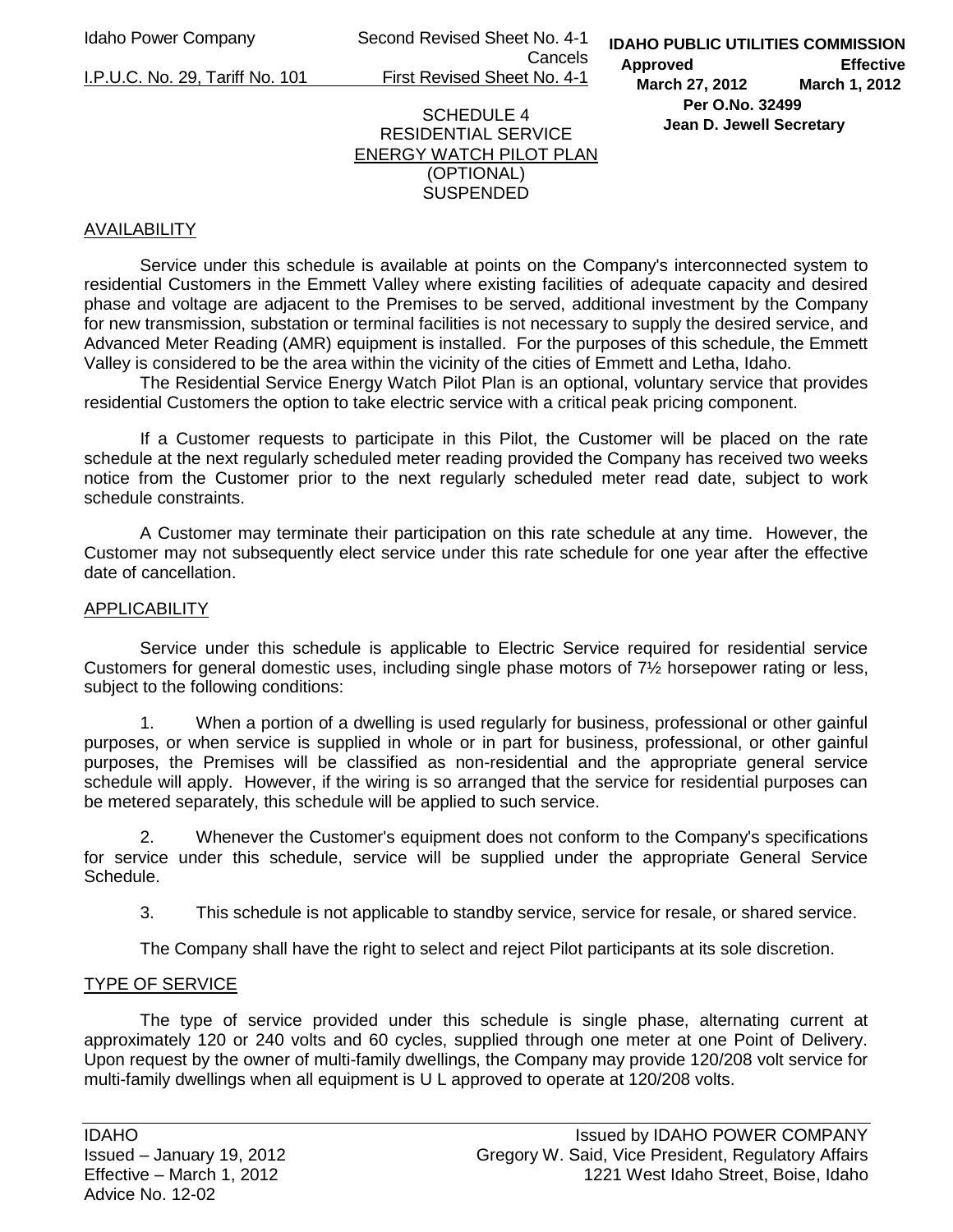Idaho Power Company Fourth Revised Sheet No. 4-2 Cancels I.P.U.C. No. 29, Tariff No. 101 Third Revised Sheet No. 4-2

**IDAHO PUBLIC UTILITIES COMMISSION Approved Effective March 27, 2012 March 1, 2012 Per O.No. 32499 Jean D. Jewell Secretary** 

## SCHEDULE 4 RESIDENTIAL SERVICE ENERGY WATCH PILOT PLAN (OPTIONAL) SUSPENDED (Continued)

## WATER HEATING

 All electric water heating equipment, including water storage and tankless water heaters (hot water on demand), shall conform to specifications of the Underwriters' Laboratories, Inc. and the Company. The installation of the water heating equipment shall conform to all National, State, and Municipal Codes. No single electric water heating unit shall exceed 6 kW; and where two or more heating units are used, these units shall be so interlocked that not more than 6 kW can be connected at any one time.

Where electric water heaters not complying with these specifications are installed, the Customer will be required to pay the original installation or upgrade costs for any nonstandard facilities needed to supply the electrical capacity to meet the water heater demand. Water heating equipment must not impair or interfere with service to any other customer.

## RESIDENTIAL SPACE HEATING

 All space heating equipment to be served by the Company's system shall be single phase equipment approved by Underwriters' Laboratories, Inc., and the equipment and its installation shall conform to all National, State and Municipal Codes and to the following:

 Individual resistance-type units for space heating larger than 1,650 watts shall be designed to operate at 240 or 208 volts, and no single unit shall be larger than 6 kW. Heating units of two kW or larger shall be controlled by approved thermostatic devices. When a group of heating units, with a total capacity of more than 6 kW, is to be actuated by a single thermostat, the controlling switch shall be so designed that not more than 6 kW can be switched on or off at any one time. Supplemental resistancetype heaters, that may be used with a heat exchanger, shall comply with the specifications listed above for such units.

## ENERGY WATCH EVENT

 All times are stated in Mountain Time. An Energy Watch Event is a four-hour period between the hours of 5:00 p.m. and 9:00 p.m. on weekdays, excluding Independence Day when it falls on a weekday, between June 15 and August 15. During an Energy Watch Event the price per kWh is set at a higher level than the price per kWh at all other hours in order to provide a price signal for Customers to shift energy usage off of the four-hour period. The Company will declare an Energy Watch Event at its sole discretion. No more than 10 Energy Watch Events will be declared between June 15 and August 15, for a total of no more than 40 Energy Watch Event hours. The Company will contact Customers taking service under this schedule by 4:00 p.m. the day before an Energy Watch Event is to occur.

#### SUMMER AND NON-SUMMER SEASONS

 The summer season begins on June 1 of each year and ends on August 31 of each year. The non-summer season begins on September 1 of each year and ends on May 31 of each year.